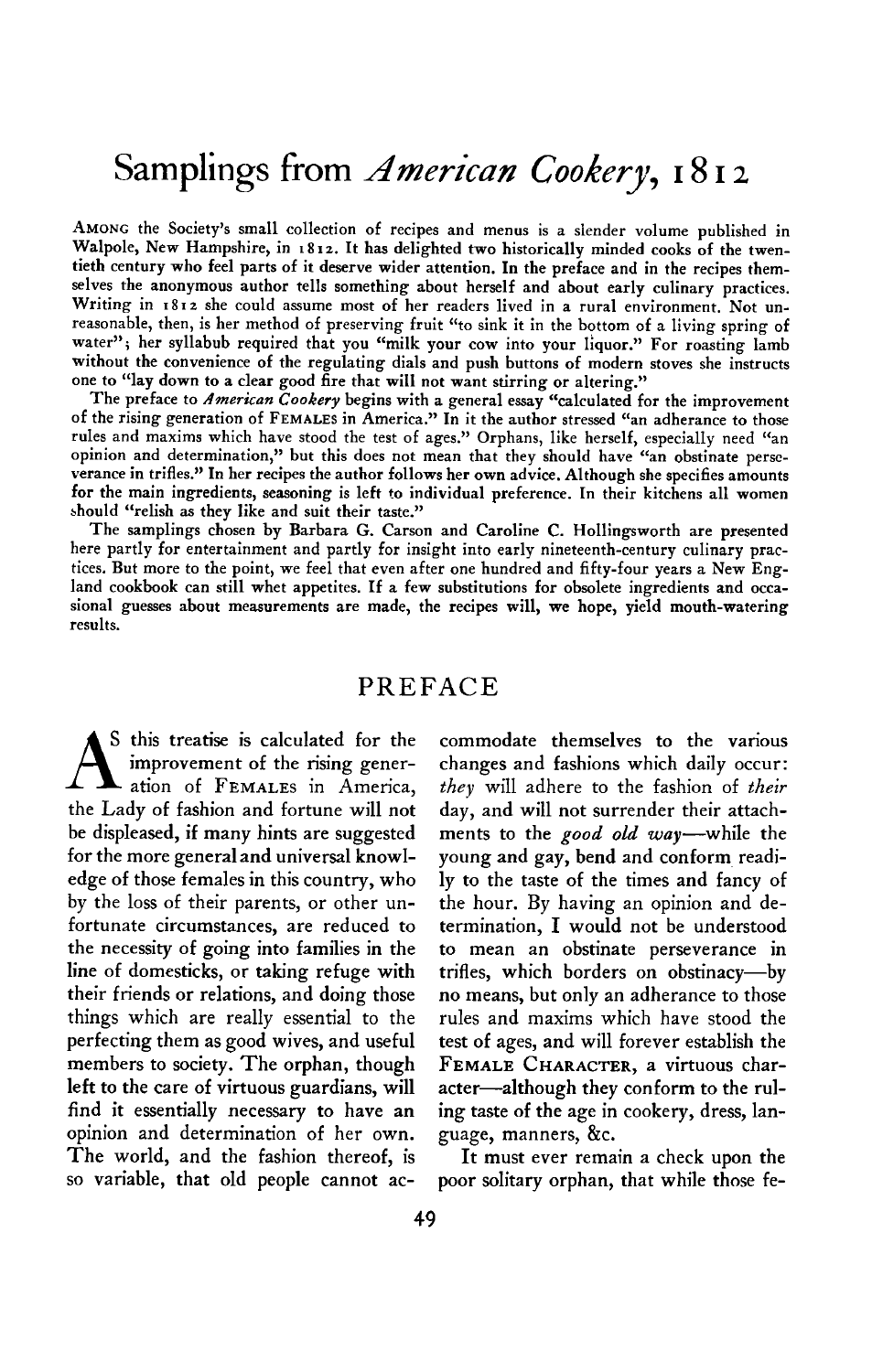**males that have parents, or brothers, or riches to defend their indiscretions, that the orphan must depend solely upon character. How immensely important, therefore, that every action, every word, every** 



**thought, be regulated by the strictest purity, and that every movement meet the approbation of the good and wise.** 

**The candor of the American Ladies is solicitously entreated by the Authoress, as she is circumscribed in the knowledge, this being an original work in this country. Should any future editions appear, she hopes to render it more valuable.** 

# **Roast Veal.**

**As it is more tender than beef or mutton, and easily scorched, paper it, espe-** **cially the fat parts, let there be a brisk fire, baste it well; a loin weighing fifteen pounds requires two hours and a half roasting; garnish with green parsley and sliced lemon.** 

#### **Roast Lamb.**

**Lay down to a clear good fire that will not want stirring or altering, baste with butter, dust on flour, and before you take it up add more butter and sprinkle on a little salt and parsley shred fine; send to table with an elegant sallad, green peas, fresh beans or asparagus.** 

# **To stuff and roast a Turkey or Fowl.**

**One pound soft wheat bread, three ounces beef suet, three eggs, a little sweet thyme, marjoram, pepper and salt, and**  some add a gill<sup>1</sup> of wine; fill the bird **therewith and sew up, hang down to a steady solid fire, basting frequently with butter and water, and roast until a steam emits from the breast, put one third of a pound of, butter into the gravy, dust flour over the bird and baste with the gravy; serve up with boiled onions and cramberry sauce, mangoes, pickles or celery.** 

**Z-Others omit the sweet herbs, and add parsley done with potatoes.** 

**S-Boil and marsh three pints potatoes, moisten them with butter, add sweet herbs, pepper, salt, fill and roast as above.** 

# **To smother a Fowl in Oysters.**

**Gill' the bird with dry oysters and sew up and boil in water just sufficient to cover the bird, salt and season to your taste; when done tender, put it into a deep dish and pour over it a pint of stewed oysters, well buttered and peppered, garnish a turkey with sprigs of parsley or leaves of cellery : a fowl is best with a parsley sauce.** 

 $1$  Gill, a liquid measure equal to  $\frac{1}{8}$  quart.

**\* "Gill the bird," to eviscerate.**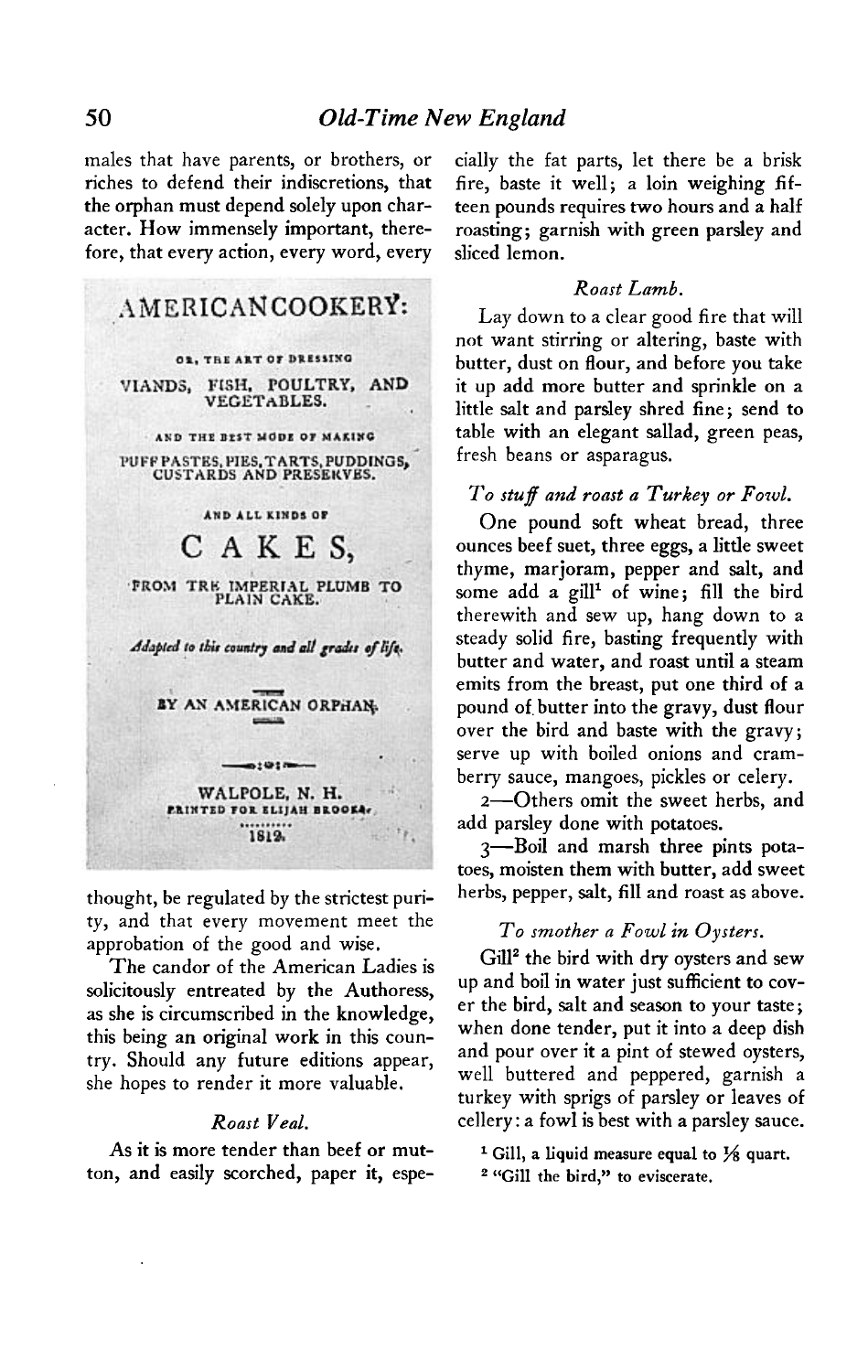# **To dress a Bass. Observations.**

**Season fish with salt, pepper and cayenne, one slice salt pork, one of bread, one egg, sweet marjoram, summer savory and parsley, minced fine and well mixed, one gill wine, four ounces butter; stuff the bass-bake in the oven one hour; thin slices of pork laid on the fish as it goes into the oven; when done pour over dissolved butter: serve up with stewed oysters, cramberries, boiled onions or potatoes -The same method may be observed with fresh Shad, Codfish, Blackfish and Salmon.** 

#### **How to keep green peas till Christmas.**

**Take young peas, shell them, put them in a cullendar to drain, then lay a cloth four or five times double on a table, then spread them on, dry them very well, and have your bottles ready, fill them, cover them with mutton suet fat when it is a little soft; fill the necks almost to the top, cork them, tie a bladder and a leather over them and set them in a dry cool place.** 

#### **Beef stake pie.**

**Take slices of beef stake half an inch thick, lay them three deep in paste No. 8, adding salt, pepper and slices of raw onion between each laying, dusting on flour at the same time, together with a sufficient quantity of butter-add half a pint water; bake one and a half hour. This must be put in an earthen vessel and covered with a crust, as for a chicken pie.** 

#### **A paste for sweet meats.**

**No. 8. Rub in one and half pound of suet to six pounds of flour, and a spoon full of salt, wet with cream, roll in, in six or eight times, two and half pounds butter-good for a chicken or meat pie.** 

**All meat pies require a hotter and brisker oven than fruit pies; in good cookeries all raisins should be stoned. As people differ in their tastes, they may alter to their wishes. And as it is difficult to ascertain with precision the small articles of spicery; every one may relish as they like and suit their taste.** 

# **Minced Pie of Beef.**

**Four pound boiled beef, chopped fine salted; six pounds of raw apples chopped, also, one pound beef suet, one quart of wine or rich sweet cyder, mace and cinnamon, of each one ounce, two pounds sugar, a nutmeg, two pounds raisins, bake in paste No. 3, three fourths of an hour.** 

### **Puf paste for tarts.**

**No. 3. To any quantity of flour, rub in three fourths of its weight of butter, (whites of eggs to a peck) rub in one third or half, and roll in the rest.** 

#### **Dried Apple Pie.**

**Take two quarts dried apples, put them into an earthen pot that contains one gallon, fill it with water and set it in a hot oven, adding one handful of cramberries; after baking one hour fill up the pot again with water; when done and the apples cold, strain it and add thereto the juice of three or four limes, raisins, sugar, orange peel and cinnamon to your taste, lay in paste No. 3.** 

#### **A buttered Apple Pie.**

**Pare, quarter and core tart apples, lay in paste No. 3, cover with the same; bake half an hour; when drawn, gently raise the top crust, add sugar, butter, orange peel, and a sufficient quantity of rose water.**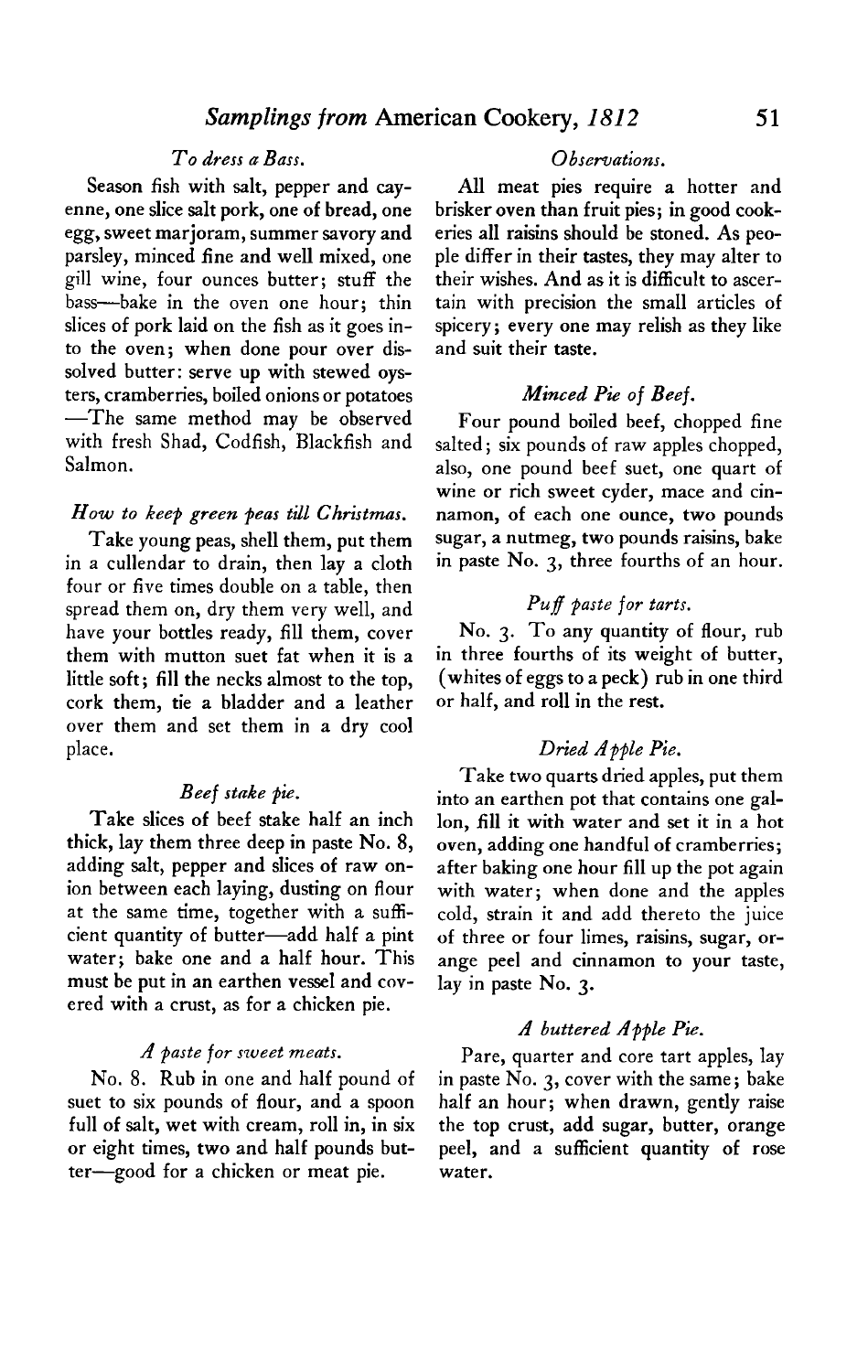# **A sick bed Custard.**

**Scald a quart of milk, sweeten and salt a little, whip three eggs, and stir in, bake on coals in a pewter vessel.** 

#### **Cramberry Tart.**

**Stewed, strained and sweetened, put into paste No. 9, add spices till grateful, and baked gently.** 

### **Royal paste.**

**No. 9. Rub half a pound of butter into one pound of flour, four whites beat to a foam, two ounces of fine sugar; roll often, rubbing one third, and rolling two thirds of the butter is best; excellent for tarts.** 

#### **Gooseberry Tart.**

**Lay clean berries and sift over them sugar, then berries and sugar, till a deep dish be filled, intermingling a handful of raisins, and one gill of water; cover with paste No. 9, and bake somewhat more than other tarts.** 

#### Grape Tart.

**Must be cut in two and stoned and done like a gooseberry.** 

#### **A tasty Indian pudding.**

**Three pints scalded milk to one pint meal salted; cool, add two eggs, four ounces butter, sugar or molasses and spice sufficient: it will require two and half hours baking.** 

#### **Pumpkin pudding.**

**One quart stewed and strained, three pints milk, six beaten eggs, sugar, mace, nutmeg and ginger, laid into paste No. 3, cross and chequer it, and bake in dishes three quarters of an hour.** 

#### Orange pudding.

Put sixteen yolks with half a pound of To make a fine cream. **butter melted, grate in the rinds of two Take a pint of cream, sweeten it to** 

**Seville oranges, beat in half pound of fine sugar, add two spoons orange water, two of rose water, one gill of wine, half pint cream, two York buiscuits or the crumbs of a fine loaf, soaked in cream, mix all together, put it into rich puff paste, which let be double round the edges of the dish; bake like a custard.** 

#### **Marlborough** pudding.

**Take twelve spoons of stewed apples, twelve of wine, twelve of sugar, twelve of melted butter, and twelve of beaten eggs, a little cream spice to your taste ; lay in paste No. 3, in a deep dish; bake one hour and a quarter.** 

#### **A plumb pudding boibd.**

**Three pints flour, a little salt, six eggs, one pound plumbs, half pound beef suet, half pound sugar, one pint milk; mix the whole together; put it into a strong cloth floured, boil three hours, serve with sweet sauce.** 

# **To make a fine syllabub from the cow.**

**Sweeten a quart of cyder with double refined sugar, grate nutmeg into it, then milk your cow into your liquor, when you have thus added what quantity of milk you think proper, pour half a pint or more, in proportion to the quantity of syllabub you make, of the sweetest cream you can get all over it.** 

#### **A whipt syllabub.**

**Take two porringers of cream and one of white wine, grate in the skin of a lemon, take the whites of three eggs, sweeten it to your taste, then whip it with a whisk, take off the froth as it rises and put it into your syllabub glasses or pots, and they are fit for use.**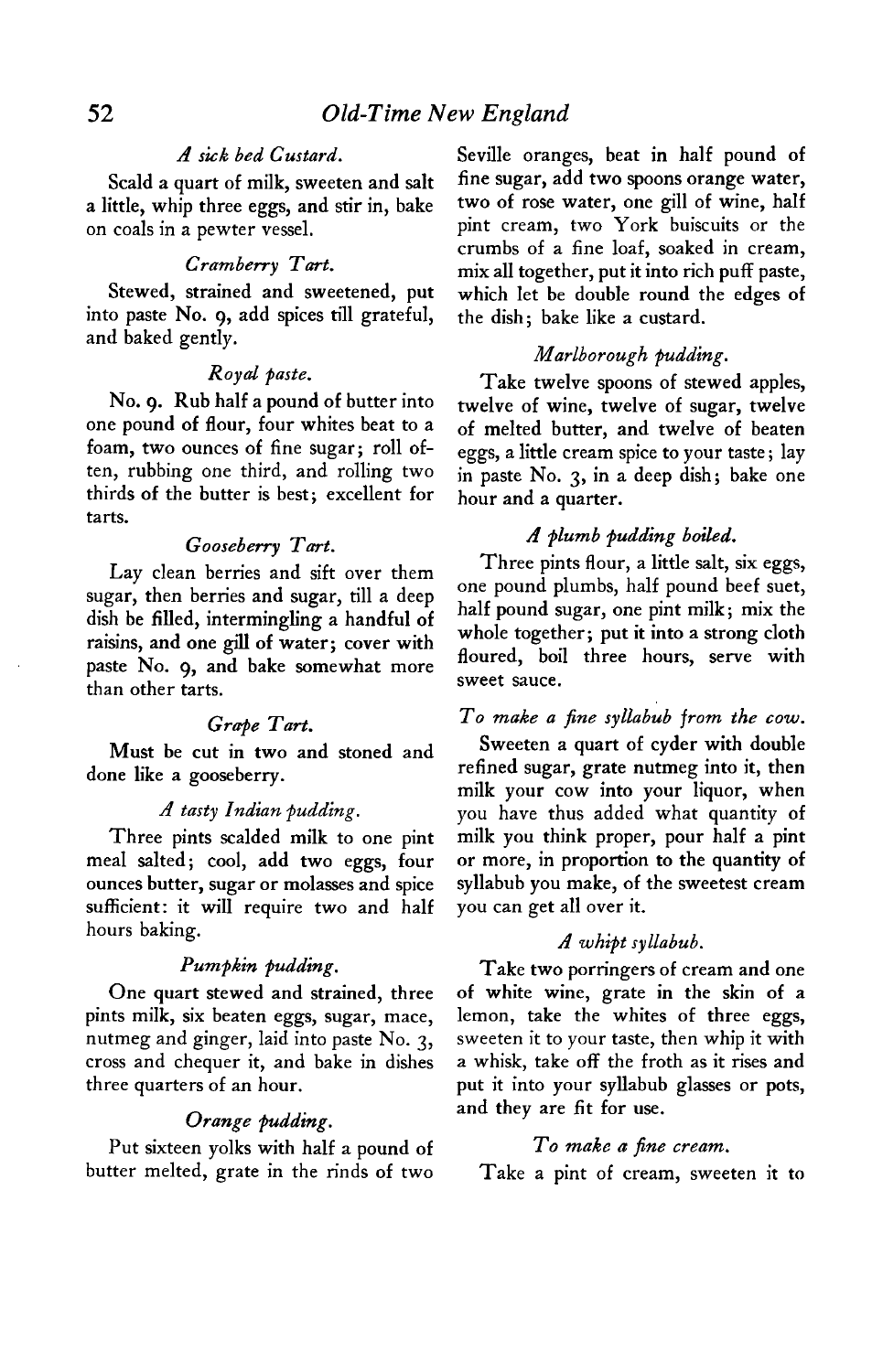**your palate, grate a little nutmeg, put in a spoonful of orange flour, water and rose water, and two spoonfuls of wine; beat up four eggs and two whites, stir it altogether one way over the fire till it is thick, have cups ready and pour it in.** 

# **Raspberry cream.**

**Take a quart of thick sweet cream and boil it two or three wallops,3 then take it off the fire and strain some juices of raspberries into it to your taste, stir it a good while before you put your juice in, that it may be almost cold, when you put it to it, and afterwards stir it one way for almost quarter of an hour; then sweeten it to your taste and when it is cold you may send it up.** 

#### **A trifle.**

**Fill a dish with biscuit finely broken, rusk and spiced cake, wet with wine, then pour a good boiled custard (not too thick) over the rusk, and put a syllabub over that; garnish with jelly and flowers.** 

#### **Plain cake.**

**Nine pound of flour, three pound of sugar, three pound of butter, one pint**  emptins,<sup>4</sup> three pints milk, nine eggs, one **ounce of spice, one gill of rose water, one gill of wine.** 

#### **A rich cake.**

**Rub two pound of butter into five pound of flour, add eight eggs (not much beaten) one pint of emptins, one pint of wine, kneaded up stiff like biscuit, cover well and put by and let it rise over night.** 

**To two and a half pound raisons, add one gill brandy, to soak over night or if new half an hour in the morning, add them with one gill rose water and two and half pound of loaf sugar, one ounce** 

**3 Wallop, a vigorous and noisy boil.** 

**4 Emptin or emptins, homemade yeast.** 

**cinnamon, work well and bake as loaf cake, No. I. (Heat the oven with dry wood for one and a half hour, if large pans be used, it will then require two hours baking, and in proportion for smaller loaves.)** 

# **Independence cake.**

**Twenty pounds flour, fifteen pounds sugar, ten pounds butter, four dozen eggs, one quart wine, one quart brandy, one ounce nutmeg, cinnamon, cloves, mace, of each three ounces, two pounds citron, currants and raisins, five pounds each, one quart yeast; when baked, frost with loaf sugar; dress with box and gold leaf.** 

#### **Honey cake.**

**Six pounds flour, two pounds honey, one pound sugar, two ounces cinnamon and one ounce ginger, a little orange peel, two tea spoons pearl ash,5 six eggs; dissolve in milk, put the whole together, moisten with milk if necessary, bake twenty minutes.** 

### New Year's cake.

**Take fourteen pound flour, to which add one pint milk, and one quart yeast, put these together over night, and let it lie in the sponge till morning, five pounds sugar and four pounds butter, dissolve these together, six eggs well beat, and carroway seed; put the whole together, and when light bake them in cakes, similar to breakfast biscuit, twenty minutes.** 

#### **Christmas cookey.**

**To three pounds of flour, sprinkle a tea cup of fine powdered coriander seed, rub in one pound of butter, and one and half pound sugar, dissolve one tea spoonful of pearl ash in a tea cup of milk, knead all together well, roll three quarters of** 

**5 Pearl ash, potassium carbonate.**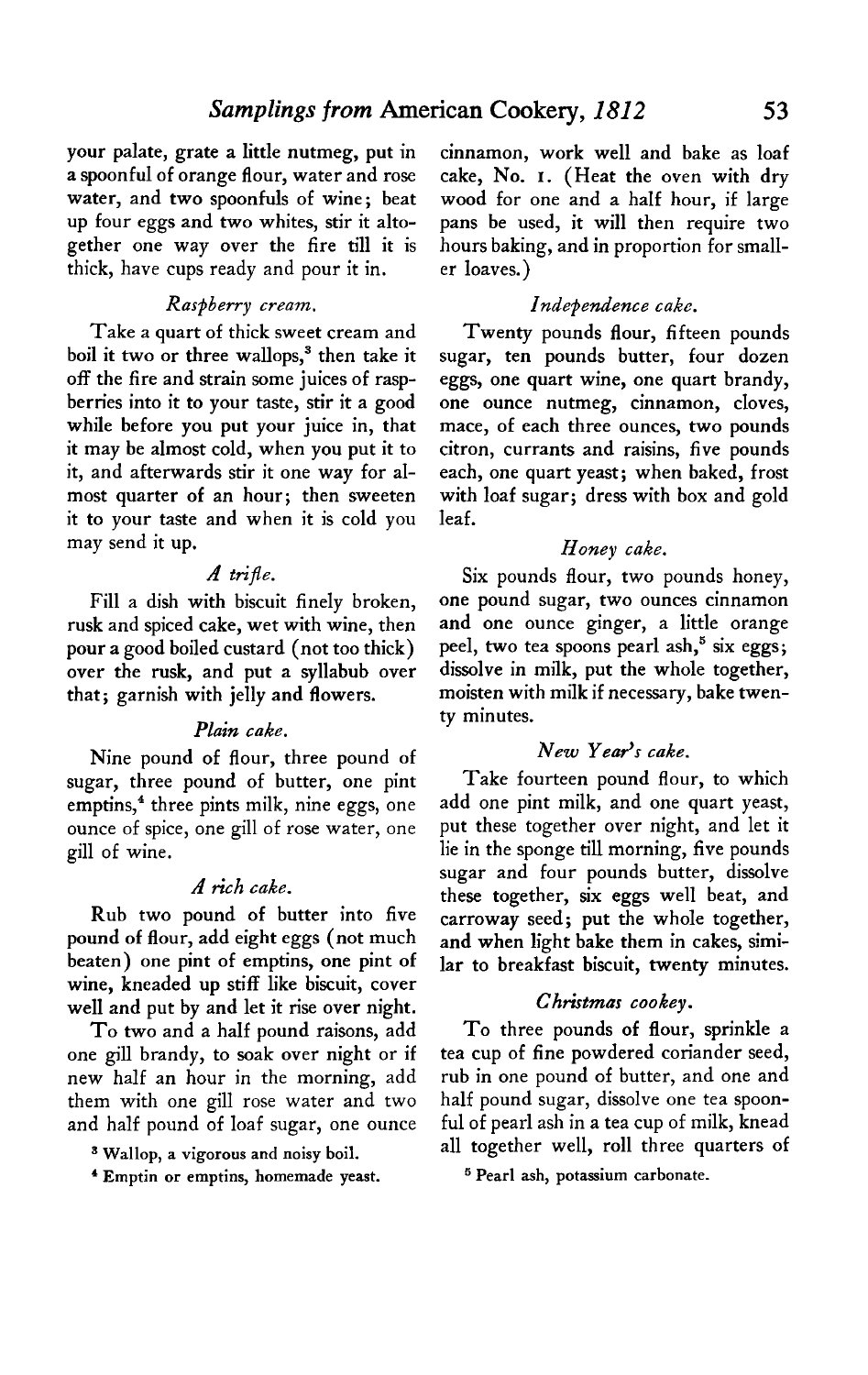**an inch thick, and cut or stamp into shape and size as you please, bake slowly fifteen or twenty minutes; though hard and dry at first, if put in an earthen pot, and dry cellar, or damp room, they will be finer, softer and better when six months old.** 

named, it is supposed that they be pounded lon (seeds excepted) not too ripe, cut it fine and sifted: sugar must be dried and linto small pieces, take two pounds of loaf fine and sifted; sugar must be dried and **rolled fine; flour dried in oven; eggs sugar, one pint of water, put it all into a well beaten or whipped into a raging kettle, let it boil gently for two hours, foam. foam. foam. foam. foam. foam. foam. foam. foam. foam. foam. f** 

# **Diet bread.**

**One pound sugar, nine eggs, beat for an hour, add to fourteen ounces flour, spoonful rose water, one of cinnamon or coriander, bake quick.** 

# **Molasses gingerbread.**

**One table spoon of cinnamon one spoonful ginger, some coriander or alspice, put to four tea spoons pearlash, dis**salved in half pint of water, four pound **flour, one quart molasses, six ounces butter, (if in summer rub in the butter, if in the winter, warm the butter and molasses and pour to the spiced flour) knead well till stiff, the more the better, the lighter and whiter it will be; bake brisk fifteen minutes: don? scorch; before it is put in, wash it with whites and sugar beat together.** 

# **Butter drop.**

**Rub one quarter of a pound butter, one pound sugar, sprinkled with mace, into one pound and a quarter flour, add four eggs, one glass rose water, bake fifteen minutes.** 

# **Rusk.**

**Three quarters of a pound butter, one pound sugar, twelve eggs, one quart milk, put as much flour as they will wet, a spoon of cinnamon, gill emptins, let it stand till very puffy or light; roll into** 

**small cakes and let it stand on oiled tins while the oven is heating, bake fifteen .minutes in a quick oven, then wash the top with sugar and whites, while hot.** 

# The American citron.

**N.B. In all cases where spices are Take the whole of a large watermel-**

# **To preserve Peaches.**

**Put your peaches in boiling water, just give them a scald, but don't let them boil, take them out, and put them in cold water, then dry them in a sieve, and put them in long wide mouthed bottles; to half a dozen peaches take a quarter of a pound of sugar, clarify it, pour it over your peaches, and fill the bottles with brandy, stop them close, and keep them in a close place.** 

**A new method of keeping apples fresh and good, through the winter and into summer.** 

**Take a quantity of pipins, or other good winter apples; take them from the tree carefully when ripe, and before frost, make a hole through each one with a goose quill from stem to eye, fill this with sugar, lay them on a linen cloth in a chamber, let them lay in this position two weeks, till they are a little wilted, then put them in a tight cask, and keep them from freezing.** 

**To preserve plumbs and cherries, six months or a year, retaining all that bloom and agreeable fiavor, during the whole of that period of which they are possessed when taken from the tree.** 

**Take any quantity of plumbs or cher-**